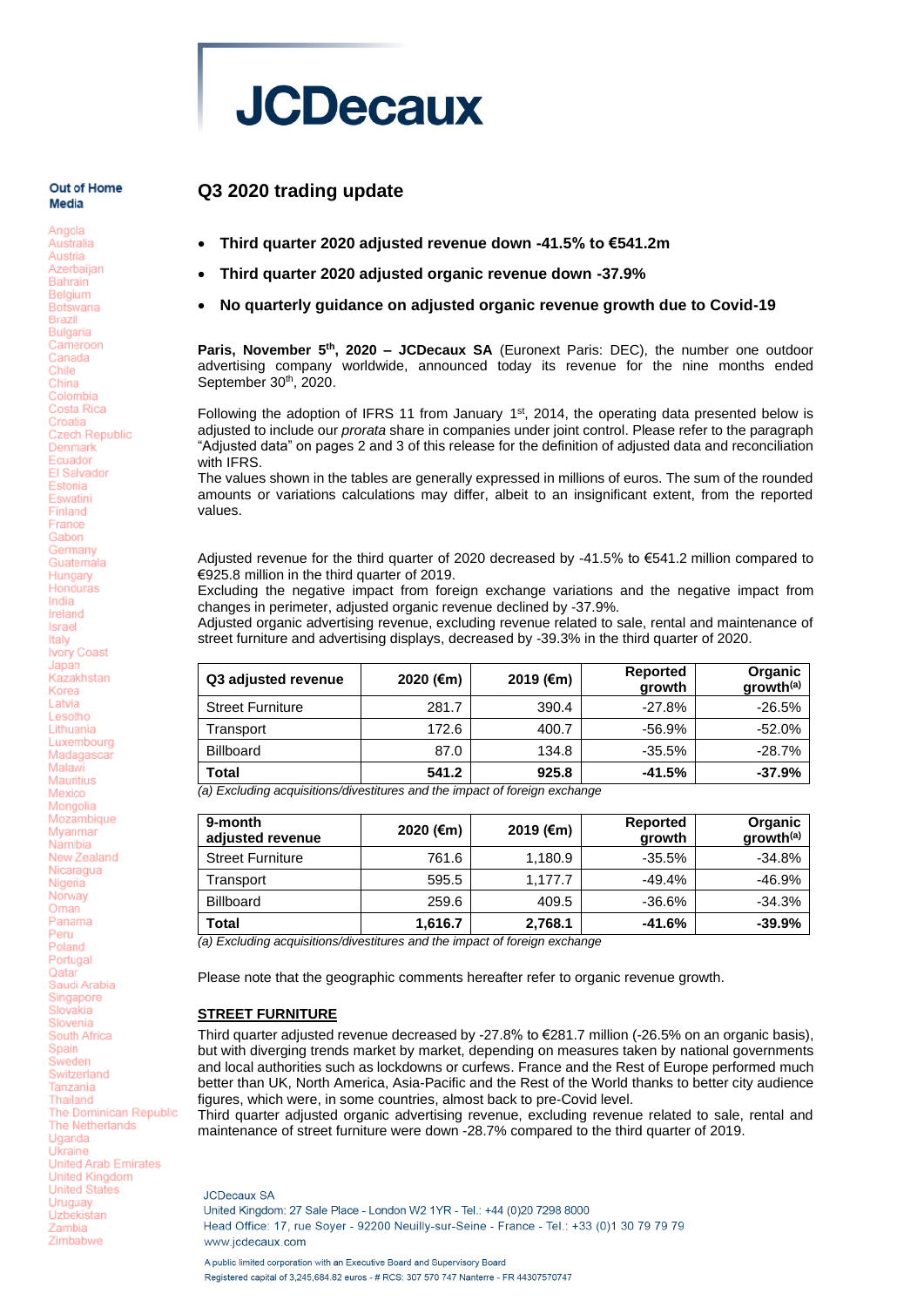

#### **TRANSPORT**

Third quarter adjusted revenue decreased by -56.9% to €172.6 million (-52.0% on an organic basis), significantly impacted by the Covid-19 outbreak, reflecting a strong decline globally in both airport passenger traffic as well as public transport commuting. UK, the Rest of the World and North America were the most affected regions. In Mainland China, the on-going recovery in domestic traffic continued, in both metros and airports which were almost at pre-Covid audience level towards the end of the quarter but with advertising revenue lagging, while international air traffic remained highly impacted.

#### **BILLBOARD**

Third quarter adjusted revenue decreased by -35.5% to €87.0 million (-28.7% on an organic basis), but with diverging trends market by market as well, depending on measures taken by national governments and local authorities. UK and Asia-Pacific were the most affected regions while France was the least affected.

Commenting on the 2020 third quarter revenue, **Jean-Charles Decaux, Chairman of the Executive Board and Co-CEO of JCDecaux**, said:

*"Our Q3 2020 organic revenue decline at -37.9% was less than Q2 2020 (-63.4%) but remained highly affected by the Covid-19 pandemic. This improvement was driven by the post-lockdown urban audience recovery which was nonetheless not the same all over the world. This explains the better performance of both Street Furniture and Billboard, while Transport remained meaningfully impacted by a significant decline globally in airport passenger traffic and, to a lesser extent, in public transport commuting.*

*By geography, France and the Rest of Europe recorded green shoots, mainly in Street Furniture. The improvement over the third quarter in Mainland China in businesses exposed to domestic audiences which are almost back to pre-Covid level, mainly metros and domestic airport terminals, was offset by the poor performance in our airport business related to international traffic which remained heavily affected by little international traffic. North America, the Rest of the World and UK were the most affected regions across the 3 business segments.*

*As far as digital revenue, which represents 23.6% of Group revenue by the end of September 2020, is concerned, programmatic sales, which are still a very small part of our business, achieved their best performance ever during the quarter, through the VIOOH trading platform which is now connected to 30 DSPs (Demand Side Platforms)*

*While we do not see any real change in current trading compared to Q3 2020 but with Covid-19 cases growth throughout the world triggering new mobility restrictions such as lockdowns, curfews, closures of restaurants, cinemas, … it remains impossible to give any guidance for Q4 2020.*

*In order to mitigate the revenue decline, JCDecaux remains highly focused and proactive in dedicated actions including but not limited to rents & fees reliefs, severe cost management, reduced capital investment, tight control over working capital requirement and debt refinancing.*

*Finally, I would like to sincerely thank for the hard work, commitment and motivation of our teams across the world.*

*In a media landscape increasingly fragmented and more and more digital, out-of-home and digital out-of-home advertising reinforce its attractiveness. As the most digitised global OOH company with our new data-led audience targeting and programmatic platform, our well diversified portfolio, our ability to win new contracts, the strength of our balance sheet and the high quality of our teams across the world, we believe we are well positioned to benefit from the rebound."*

#### **ADJUSTED DATA**

Under IFRS 11, applicable from January 1<sup>st</sup>, 2014, companies under joint control are accounted for using the equity method.

However, in order to reflect the business reality of the Group, operating data of the companies under joint control will continue to be proportionately integrated in the operating management reports used by directors to monitor the activity, allocate resources and measure performance.

Consequently, pursuant to IFRS 8, Segment Reporting presented in the financial statements complies with the Group's internal information, and the Group's external financial communication therefore relies on this operating financial information. Financial information and comments are therefore based on "adjusted" data, consistent with historical data prior to 2014, which is reconciled with IFRS financial statements.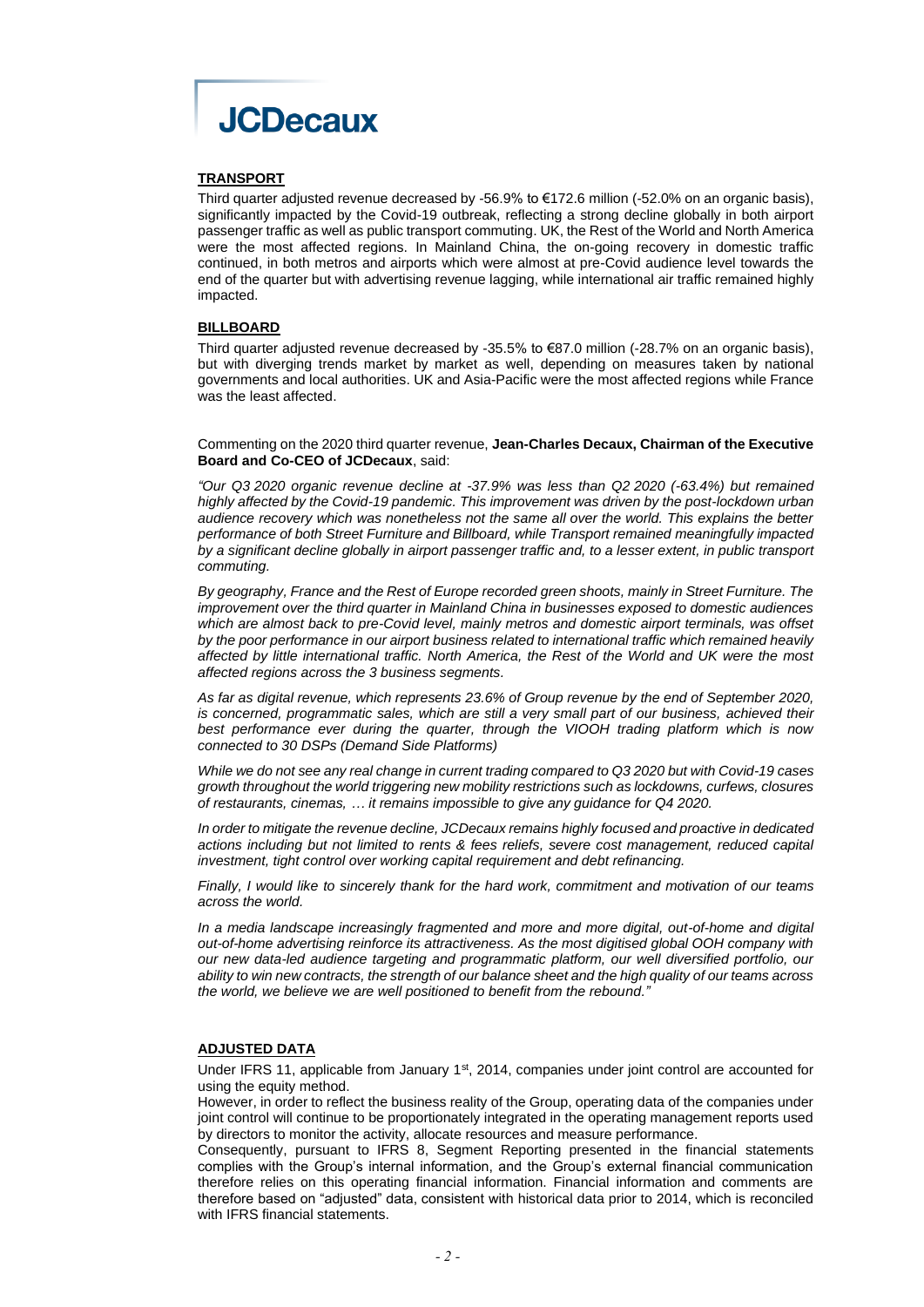

In Q3 2020, the impact of IFRS 11 on adjusted revenue was -€46.2 million (-€93.7 million in Q3 2019), leaving IFRS revenue at €495.0 million (€832.1 million in Q3 2019).

For the first nine months of 2020, the impact of IFRS 11 on adjusted revenue was -€153.1 million (-€284.6 million for the first nine months of 2019), leaving IFRS revenue at €1,463.6 million (€2,483.5 million for the first nine months of 2019).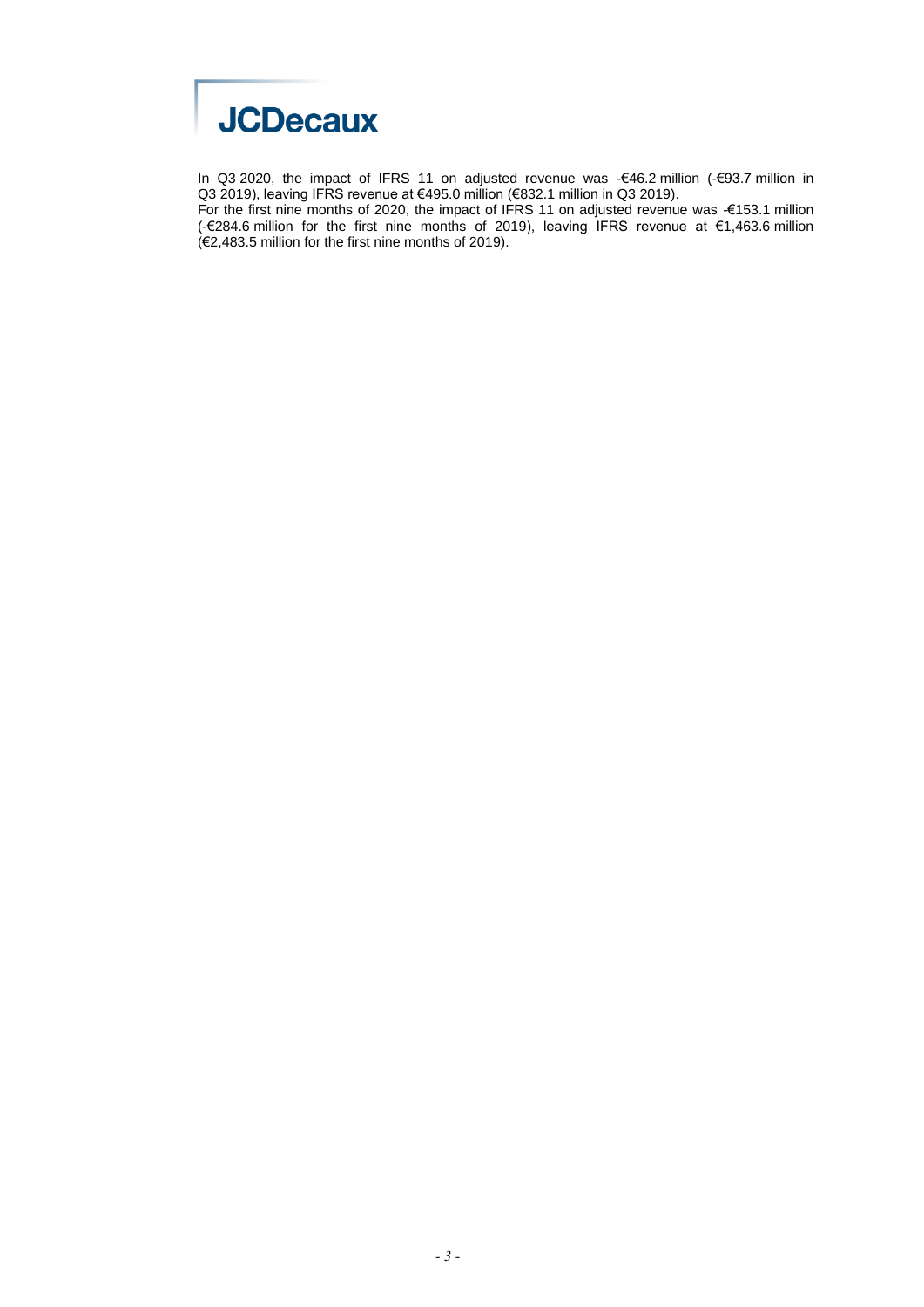

#### **ORGANIC GROWTH DEFINITION**

The Group's organic growth corresponds to the adjusted revenue growth excluding foreign exchange impact and perimeter effect. The reference fiscal year remains unchanged regarding the reported figures, and the organic growth is calculated by converting the revenue of the current fiscal year at the average exchange rates of the previous year and taking into account the perimeter variations *prorata temporis*, but including revenue variations from the gains of new contracts and the losses of contracts previously held in our portfolio.

| €m                                              |                   | Q <sub>1</sub> | Q <sub>2</sub> | Q <sub>3</sub> | <b>9M</b> |
|-------------------------------------------------|-------------------|----------------|----------------|----------------|-----------|
| 2019 adjusted revenue                           | (a)               | 840.0          | 1,002.3        | 925.8          | 2,768.1   |
| 2020 IFRS revenue                               | (b)               | 658.2          | 310.4          | 495.0          | 1,463.6   |
| IFRS 11 impacts                                 | (c)               | 65.4           | 41.5           | 46.2           | 153.1     |
| 2020 adjusted revenue                           | $(d) = (b) + (c)$ | 723.6          | 351.8          | 541.2          | 1,616.7   |
| Currency impacts                                | (e)               | 1.7            | 8.0            | 15.5           | 25.2      |
| 2020 adjusted revenue at<br>2019 exchange rates | $(f) = (d) + (e)$ | 725.3          | 359.9          | 556.7          | 1,641.9   |
| Change in scope                                 | (g)               | (2.3)          | 7.0            | 18.4           | 23.1      |
| 2020 adjusted organic<br>revenue                | $(h) = (f) + (g)$ | 723.0          | 366.8          | 575.2          | 1,665.0   |
| Organic growth                                  | $(i) = (h) / (a)$ | $-13.9%$       | $-63.4%$       | $-37.9%$       | $-39.9%$  |

| €m         | Impact of currency as<br>of September 30th, 2020 |
|------------|--------------------------------------------------|
| <b>BRL</b> | 7.2                                              |
| <b>RMB</b> | 3.8                                              |
| <b>AUD</b> | 3.2                                              |
| <b>MXN</b> | 1.9                                              |
| Other      | 9.1                                              |
| 'otal      | 25.2                                             |

| Average exchange rate | 9M 2020 | 9M 2019 |
|-----------------------|---------|---------|
| <b>BRL</b>            | 0.1751  | 0.2291  |
| <b>RMB</b>            | 0.1271  | 0.1296  |
| AUD                   | 0.6014  | 0.6220  |
| MXN                   | 0.0408  | 0.0462  |